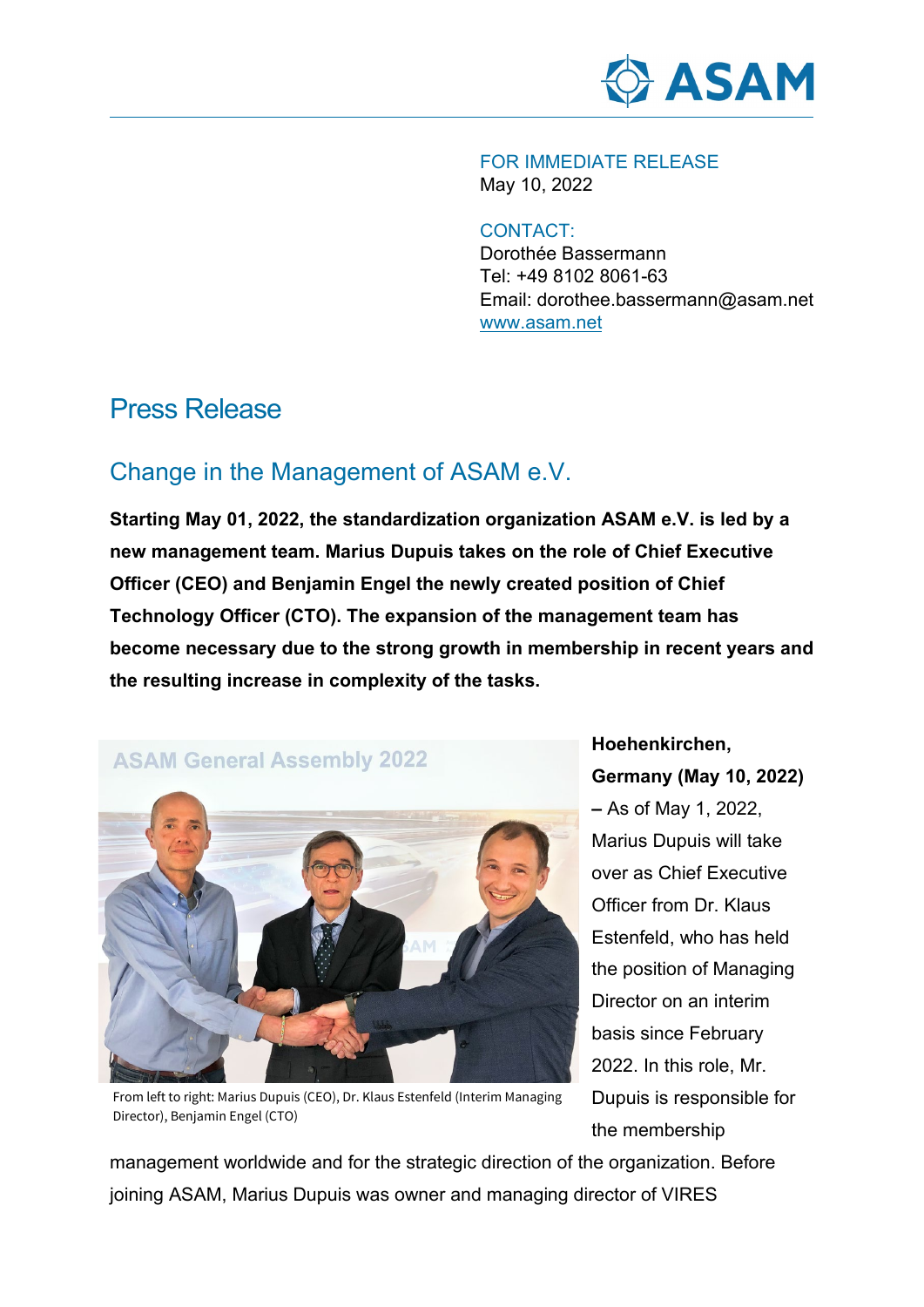

Simulationstechnologie GmbH for more than 20 years and most recently worked as managing director of the VIRES Business Unit within the Hexagon Group. He has gained profound knowledge in the field of simulation-based testing for ADAS and AD. After leaving Hexagon, he founded two start-ups which he will continue to support alongside his role at ASAM.

Simultaneously, Benjamin Engel has been appointed Chief Technology Officer (CTO). In this newly created position, he is responsible for the technical development and alignment of the ASAM standards as well as for the technical team at ASAM. In his previous roles as a Global Technology Manager at ASAM and as a Team Lead in CAE he gained a deep knowledge of simulation for automotive, particularly on virtual V&V for AD/ADAS.

Marius Dupuis is looking forward to his new task: "After working in a strong and established corporate environment, the management and development of ASAM e.V. brings me back to my roots and offers me all the fascination and momentum that you would usually only expect from start-ups. "

Benjamin Engel emphasizes, " In view of the many challenges that autonomous driving poses to the automotive industry, I am convinced that we can only overcome them together. ASAM provides the ideal framework for industry and science to pursue our common goals. I am looking forward to this task."

"With the reorganization of the ASAM management, we are preparing the association for the challenges ahead. We are pleased that Marius Dupuis and Benjamin Engel, two experienced executives, are taking on this challenge and look forward to a successful cooperation" says Marcus Rieker, Chairman of the ASAM e.V. Board of **Directors** 

## **ASAM e.V.**

ASAM e.V. (Association for Standardization of Automation and Measuring Systems) is actively promoting standardization within the Automotive Industry. Together with its currently more than 380 member organizations worldwide, the association develops